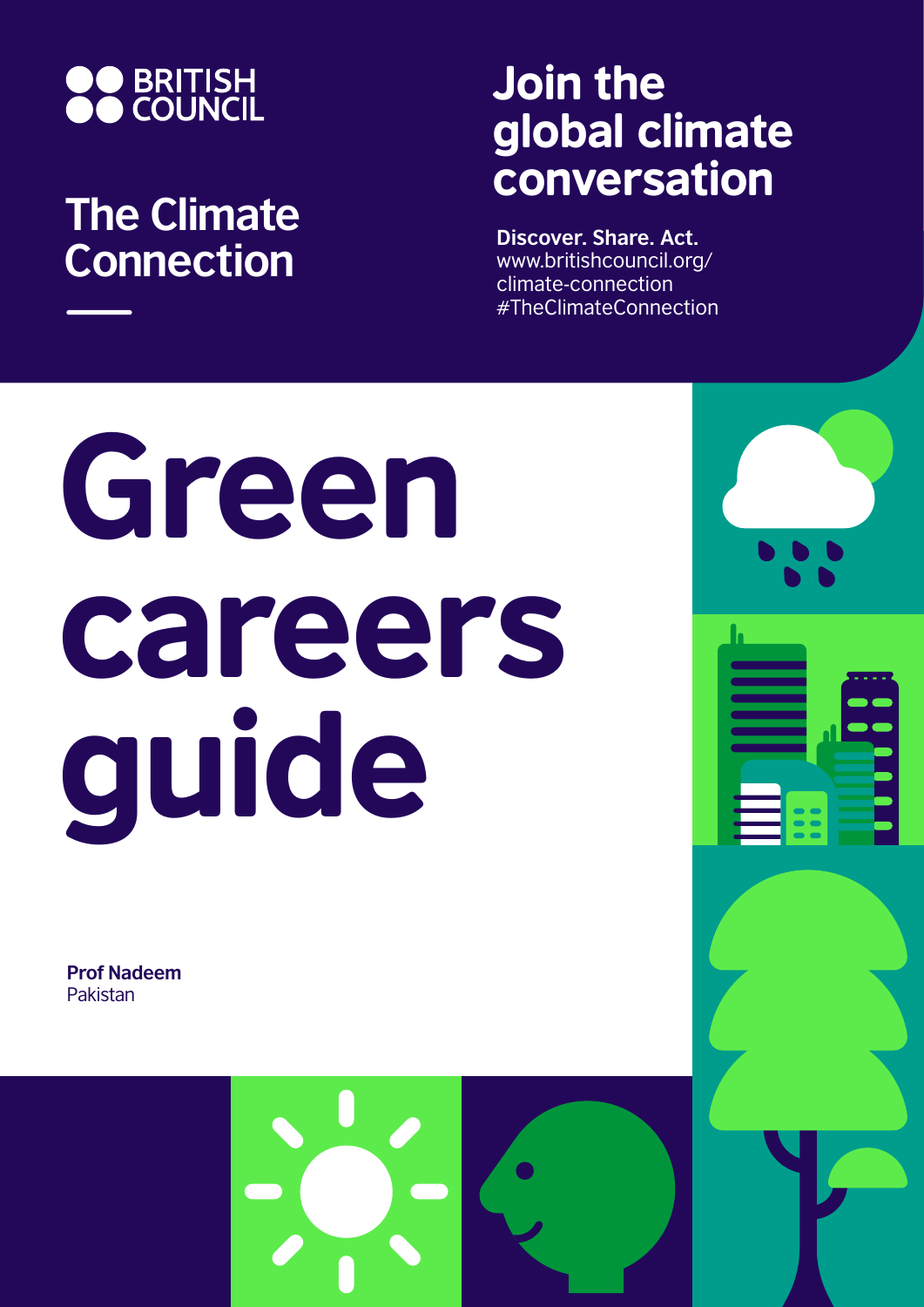## Prof Nadeem Pakistan



#### **Innovative Idea for using Waste Plastic to generate Energy Products and Services**

I did my PhD from Loughborough University, UK in 2011 in the field of mechanical engineering. I worked in a multidisciplinary research group which had versatile projects ranging from biomedical, fluid dynamics/energy and additive manufacturing. This multidisciplinary nature of the research group and exposure provided the atmosphere to think big, out of box and view the challenges from different prospects.

Coming back to Pakistan, we faced steep challenges including energy supplies & poor infrastructure with increasing intensities of natural disasters and calamities. The change in climate change and its linkage with my country is clearly evident. One such challenge is the plastic waste and its disposal. In major cities such as Karachi, unusual rain (something linked with climate change) caused havoc owing to many reasons and one main reason is solid waste (mainly waste plastics).

While we produce 100-150g/capita of waste plastic today, its disposal and re-use hasn't been thought of. Being part of academia, with training of working in a multidisciplinary environment of the UK, we approached the issue by linking two problems with one solution. The solid waste in urban centers and energy shortages in general can be solved together in one solution we researched, prototyped and now in start-up phase as 'PlastoFuels'

Plastofuel, a registered startup, is presenting an alternate approach to digest the plastic waste with benefits of extracting combustible gas and liquid fuel(s) which can be used to solve

the shortage of fuel and lubricants in different industries. Our product uses the electrochemical principle of pyrolysis to convert plastic waste into fuel. The unit consists of a pyrolsis reactor, gas filter and other necessary parts to control the process to run and produce the gas in economical, environmentally friendly & sustainable fashion. Different sizes of pyrolysis plants are planned to fulfill the requirements of energy intensive industries.

The team has successfully demonstrated the working of a prototype model for 2-3kW heat supply. The next phase is the development of 15-20 kW of thermal energy by processing waste plastic. Major benefits of the product is climate action (SDG-13), in terms of managing the solid waste such as plastics which ends up in water and food cycles, while also ensuring clean energy at affordable prices (SDG-07).

### **Background**

Plastic pollution has become major environmental issue in the modern world. A rapid drive in production of disposable plastic overwhelmed the potential of the world to deal with it. Current techniques for plastic waste management involves landfilling and recycling. Land filling is an expensive approach as it requires the use of often prime land, machinery and labor; while recycling has to be economically viable. As a result, major quantity of waste (mostly on-time use plastic) ends up in water ways & oceans.

Pakistan lacks solid waste management arrangements as it is still a developing country & lacks resources to manage the rising urban waste with burgeoning urbanization and population growth. This is creating dangerous environmental & water pollution as well as other related health and social issues. Most of

#TheClimateConnection www.britishcouncil.org/climate-connection